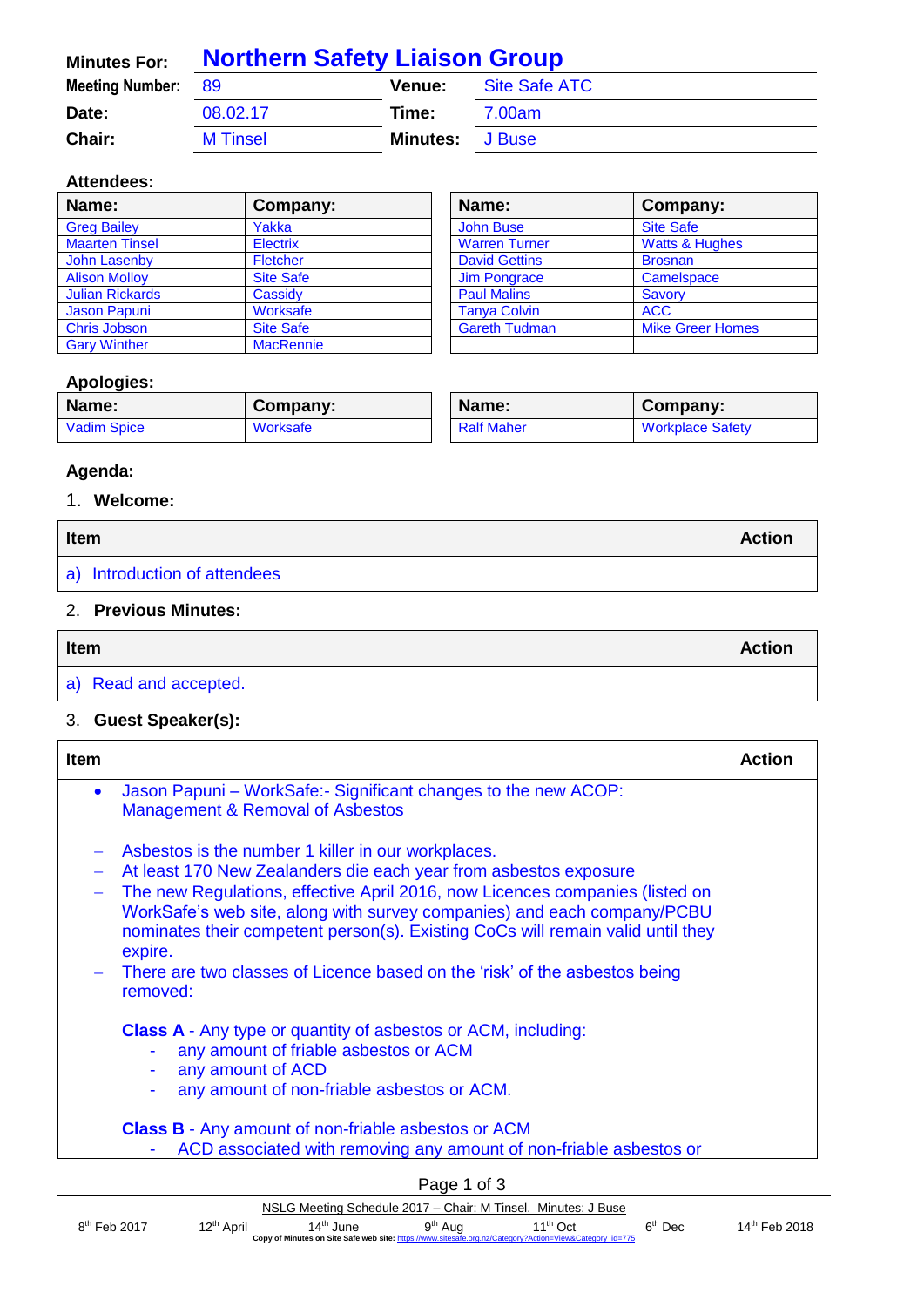#### **No licence required**

- up to and including 10 m2 of non-friable asbestos or ACM, cumulatively over the whole course of the removal project for the site
- ACD that is:
	- (i) associated with removing 10 m2 or less of non-friable asbestos or ACM and
	- (ii) any associated minor ACD.

Notification of asbestos is now >5days rather than >24hrs. If urgent an inspector will decide whether to approve.

Contractors can advise WorkSafe if private home owners or others are smashing materials containing asbestos.

Scaffold cleaning after asbestos removal job should be part of the asbestos plan. (wrap, drop sheets and cleaning). Swab tests can be requested even for non-friable.

• **Allson Molloy – Site Safe**:- the industry consultation process for the revision of existing and development of new courses.

Site Safe has experienced significant growth in requests for services. Working with industry and an independent survey company identified industry wanted something different, 10% of trainees repeated their training and new technology should be considered.

Site Safe developed a suite of options for passport training – one course for first timers and three more focused subject options for renewal training. After April there will be an on-line option and EWP training with either Vertical Horizonz or Safety in Action as additional passport renewal options.

Site Safe has consulted with eight of ten key player's to-date in the Vertical Constructors Leaders Group who are meeting on 22nd Feb to sign a commitment statement supporting Site Safe and the provision of H&S training and resource consistency for SMEs.

NZTA developed Construct Safe as a test of knowledge not training or behaviour based but a test only and they don't recognise the Site Safe Passport. Site Safe is maintaining contact as we can contribute by developing systems that help SMEs.

Gary W said he had customised the industry SSSP and audit tool to meet their needs as the standard versions weren't suitable. Jim P, Dave G & Julian R variously said they found the SSSP good without customising, especially the new version and it helped with consistency of standards & systems.

• **Chris Jobson – Site Safe**: - Safety BBQ site visits.

Chris outlined his background experience and looked forward to suggestions for growing NSLG attendee numbers. ( CJobson@sitesafe.org.nz )

The new SS Auckland BBQ trailer attended by two SAs will be available to attend worksites for a safety breakfast, morning or afternoon tea. At least two site visits per month are initially anticipated. It was mention the old ACC Safety Week format could be reinstated along with a Passport check on any 'prestart'

|                |                        |                       | Page 2 of 3         |                                                                                                                          |           |                           |
|----------------|------------------------|-----------------------|---------------------|--------------------------------------------------------------------------------------------------------------------------|-----------|---------------------------|
|                |                        |                       |                     | NSLG Meeting Schedule 2017 – Chair: M Tinsel. Minutes: J Buse                                                            |           |                           |
| $8th$ Feb 2017 | 12 <sup>th</sup> April | 14 <sup>th</sup> June | 9 <sup>th</sup> Aug | $11^{th}$ Oct<br>Copy of Minutes on Site Safe web site: https://www.sitesafe.org.nz/Category?Action=View&Category id=775 | $6th$ Dec | 14 <sup>th</sup> Feb 2018 |